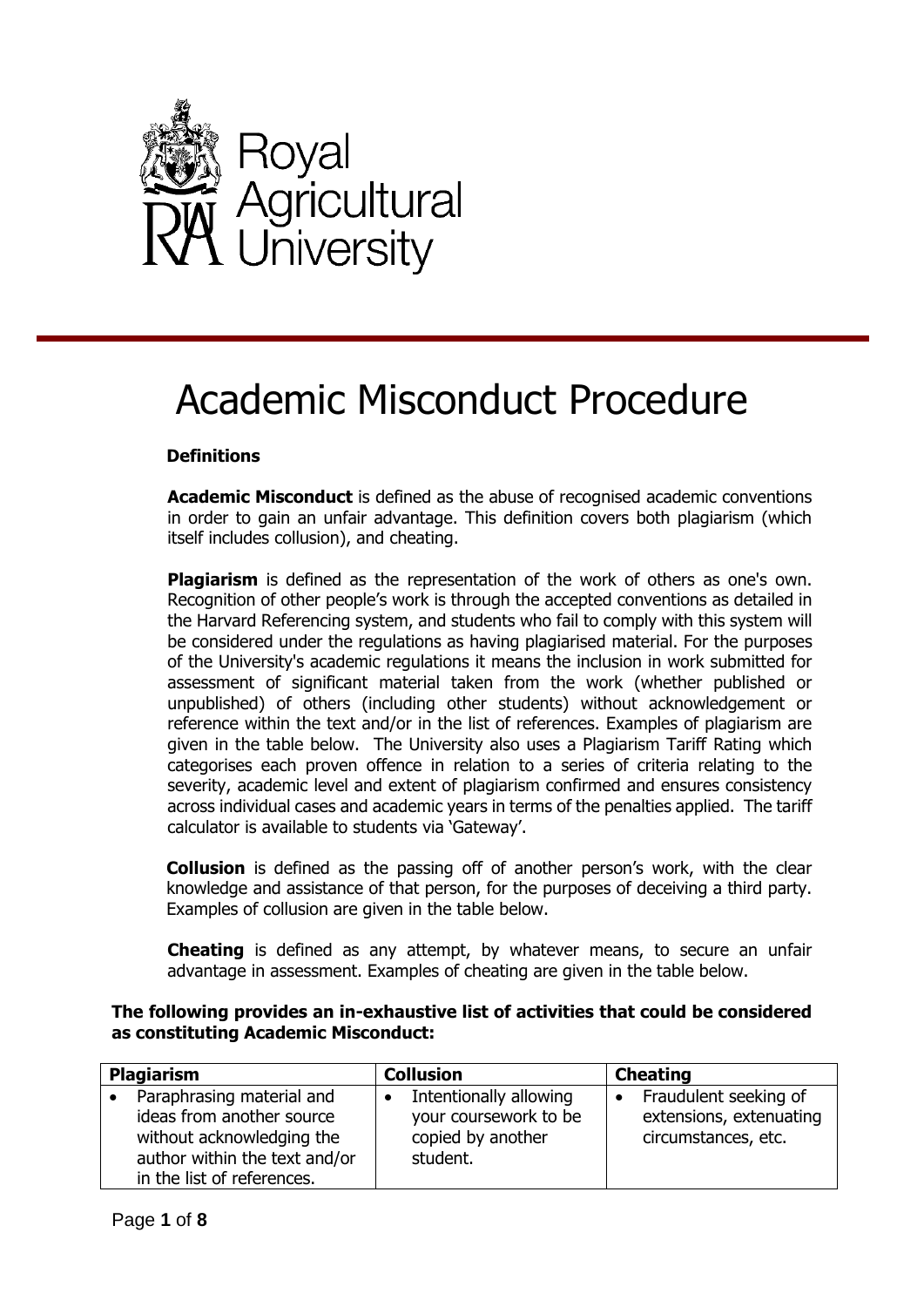|           | Copying material, including                               | $\bullet$ | Doing another student's | $\bullet$ | Re-submitting previous                  |
|-----------|-----------------------------------------------------------|-----------|-------------------------|-----------|-----------------------------------------|
|           | text, maps, diagrams,                                     |           | coursework for them.    |           | work when an original                   |
|           | photographs, for coursework                               |           |                         |           | submission is expected.                 |
|           | from a book/other publication                             |           |                         | $\bullet$ | Library misconduct,                     |
|           | without acknowledging the                                 |           |                         |           | making it difficult for                 |
|           | source within the text and/or                             |           |                         |           | others to acquire the                   |
|           | in the list of references.                                |           |                         |           | necessary texts.                        |
| $\bullet$ | Downloading from the web                                  |           |                         | $\bullet$ | Copying from a                          |
|           | and not citing the origin of the                          |           |                         |           | neighbour during an                     |
|           | material within the text                                  |           |                         |           | examination without                     |
|           | and/or in the list of                                     |           |                         |           | them realising.                         |
|           | references.                                               |           |                         | $\bullet$ | Taking unauthorised<br>material into an |
| $\bullet$ | Using verbatim the lecture                                |           |                         |           | examination.                            |
|           | notes from this or a previous<br>institution for an essay |           |                         | $\bullet$ | Holding onto/mis-                       |
|           | without attribution within the                            |           |                         |           | shelving key library                    |
|           | text and/or in the list of                                |           |                         |           | texts.                                  |
|           | references.                                               |           |                         | $\bullet$ | Making-up references.                   |
|           | Using sources verbatim                                    |           |                         | $\bullet$ | Inventing data or                       |
|           | without acknowledging that                                |           |                         |           | altering data to                        |
|           | the verbatim is a direct quote.                           |           |                         |           | strengthen a case.                      |
|           |                                                           |           |                         | $\bullet$ | Gaining prior knowledge                 |
|           | The following examples also                               |           |                         |           | of an examination or                    |
|           | fall under the category of                                |           |                         |           | test.                                   |
|           | cheating and will be                                      |           |                         | $\bullet$ | Lying about medical /                   |
|           | considered as such in                                     |           |                         |           | other factors to achieve                |
|           | addition to plagiarism:                                   |           |                         |           | special considerations.                 |
|           | Using another's whole piece                               |           |                         |           | Intimidating other                      |
|           | of work and presenting it as                              |           |                         |           | students into assisting                 |
|           | one's own.                                                |           |                         |           | or completing the work                  |
| $\bullet$ | Purchasing academic                                       |           |                         |           | for you.                                |
|           | materials for submission as                               |           |                         |           |                                         |
|           | one's own.                                                |           |                         |           |                                         |
| $\bullet$ | Submitting jointly written                                |           |                         |           |                                         |
|           | coursework as one's own                                   |           |                         |           |                                         |
|           | individual work.                                          |           |                         |           |                                         |
| $\bullet$ | Paying someone to write                                   |           |                         |           |                                         |
|           | coursework for you (ghost                                 |           |                         |           |                                         |
|           | writing).                                                 |           |                         |           |                                         |

Proven cases of academic misconduct by students, in the form of either cheating, plagiarism or collusion, can lead to severe academic penalties, such as irredeemable failure in a module, and disciplinary penalties up to and including expulsion. Students found guilty of academic misconduct will have a record of the offence placed on their University files.

In all cases where an offence of academic misconduct is suspected, the student(s) concerned will be informed of the allegation and that steps will be taken to establish whether such suspicion is well founded. In cases of suspected academic misconduct academic staff reserve the right to conduct a *viva voce* with regard to coursework and dissertations.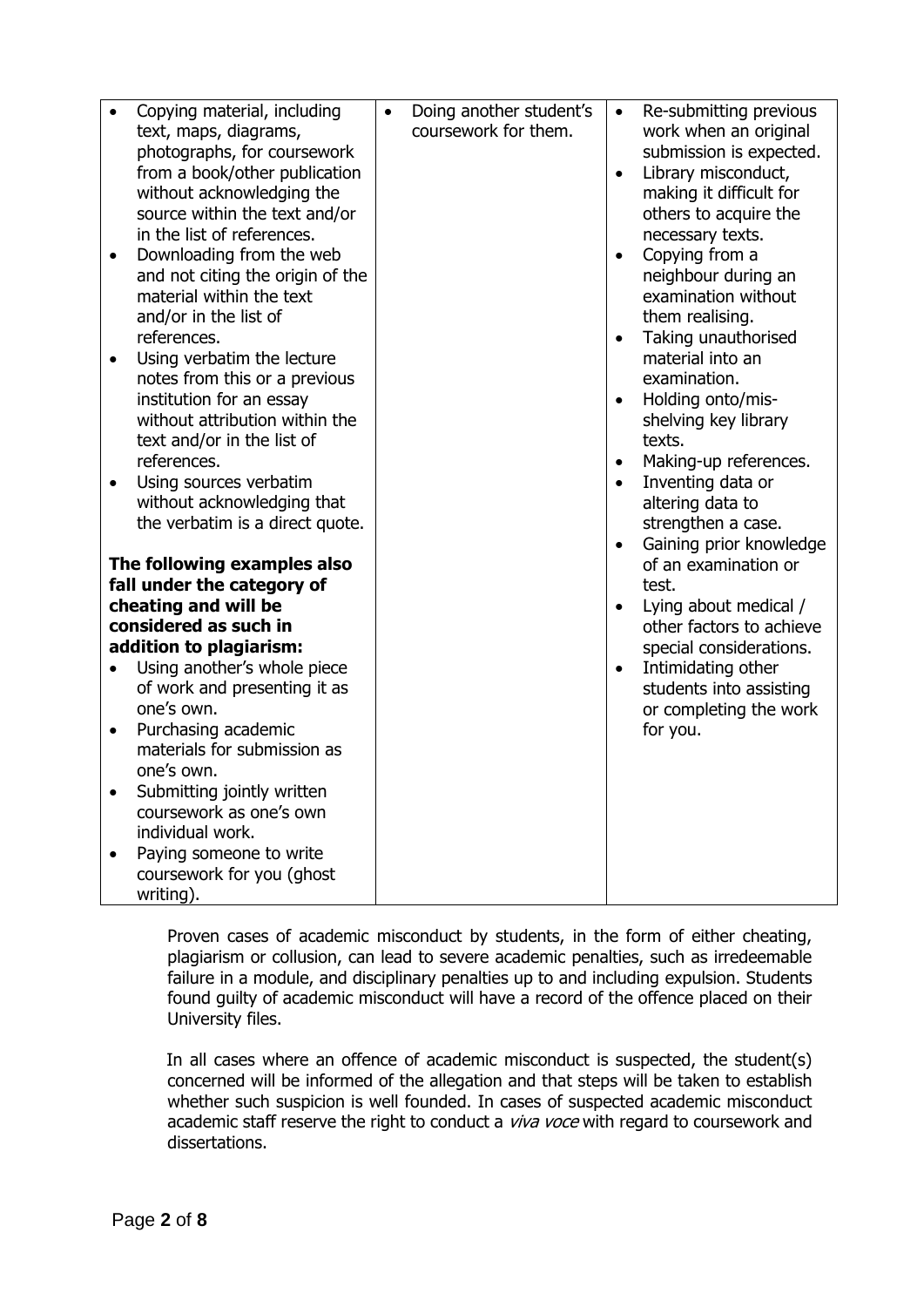For first year undergraduate and one-year programmes, module leaders will deal with issues of poor referencing verbally until the Christmas break, with students required to resubmit an assignment for a maximum mark equivalent to the pass mark for the level in question (i.e. 40%). After Christmas, such offences will be considered as plagiarism and will require submission to an Academic Misconduct Panel meeting.

## **The Academic Misconduct Panel (AMP)**

All offences of academic misconduct will be considered by an Academic Misconduct Panel (AMP) that will be convened as required to deal with suspected cases of Academic Misconduct as soon as practicable following the raising of concerns by a member of Staff. The membership of the AMP shall be:

- Chair: Chair of Academic Quality and Standards Committee (AQSC)
- Secretary: Member of Registry Staff
- A second or former member of AQSC

Until such time as an AMP has reached a conclusion, no mark or score can, or will, be awarded for the work concerned. In the event that an Examination Board is convened prior to a decision being made by the AMP, the Board's decisions in respect of the whole of the work of the student relating to the module in question will be deferred.

#### **The Academic Misconduct Panel will:**

- 1. Receive all information relevant to the case in question in advance of the meeting.
- 2. Accept both written and verbal evidence directly from the student(s) and staff involved in the alleged offence.
- 3. Remain impartial at all times.
- 4. Reach an agreed decision in all cases.
- 5. Apply the University's regulations for Academic Misconduct consistently and in an appropriate manner, giving due regard to all evidence received.
- 6. Communicate its decisions, and penalties to be imposed, in writing to the individuals involved in each case.
- 7. Produce an annual report of its activities for presentation to the Academic Board.

#### **The Process**

Following detection of a possible case of academic misconduct, an invigilator, examiner or tutor will produce a concise written report setting out the nature and extent of the alleged offence and the supporting evidence available. In the case of plagiarism or collusion, the examiner will also identify and provide evidence of the original source material and a complete originality report generated through Turnitin plagiarism detection software where appropriate. This report will be submitted, with supporting material (and original source material in the case of plagiarism), to the Academic Registrar (AR). (Note in relation to potential cases of plagiarism, the AMP will only consider allegations where the extent of potential plagiarism either exceeds 5% of the total submission or where the total is below 5% but where critical ideas have been plagiarised).

On receipt of an allegation of academic misconduct, the AR will write to the student(s) concerned explaining the allegation and providing a copy of the report from the invigilator, examiner or tutor, at least five working days in advance of an AMP meeting, in line with the precepts of natural justice. The AR will also confirm the date of the AMP meeting to consider the allegation and ensure the student is aware of their right to submit a written response and to attend the AMP in person, should they wish to do so.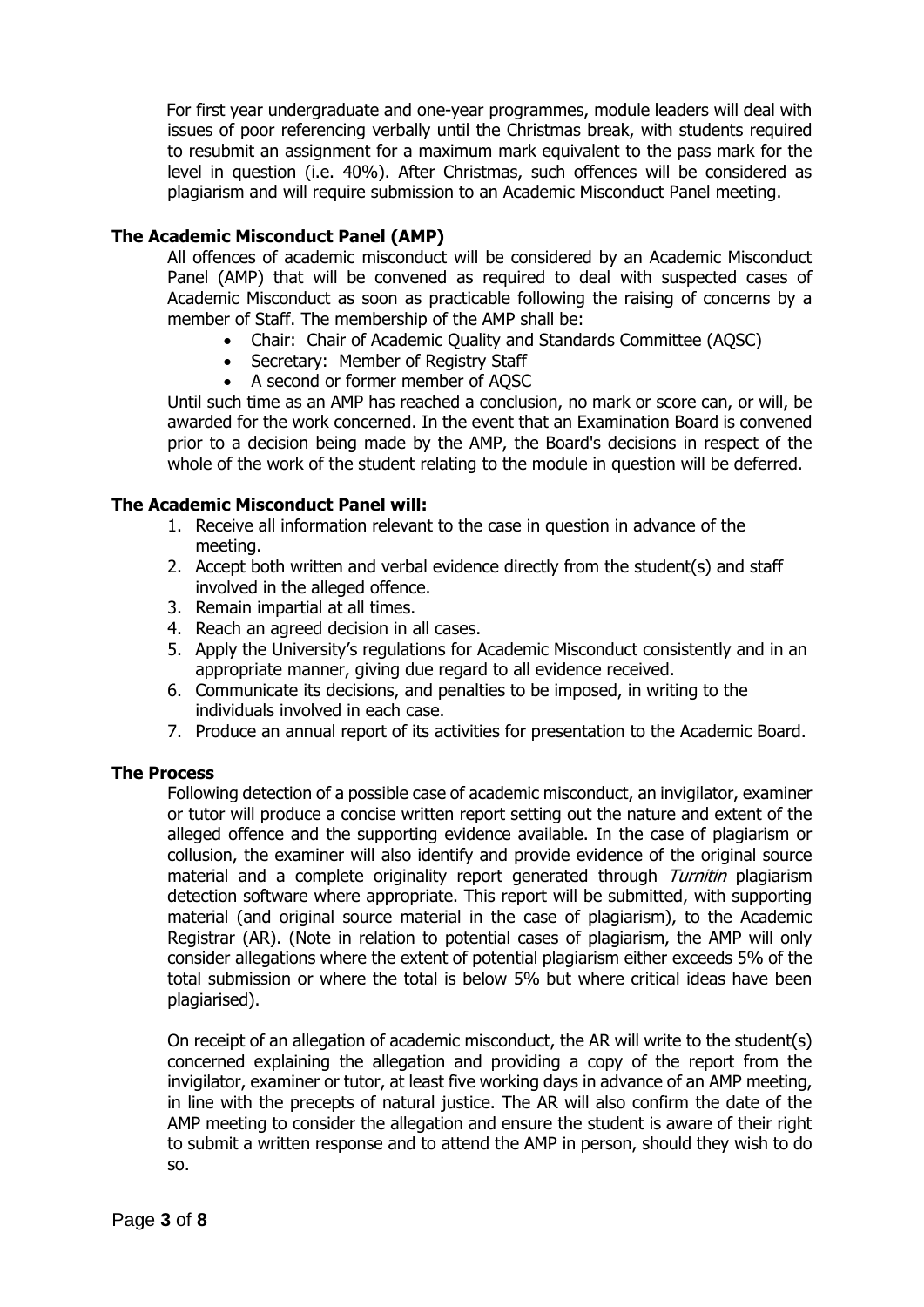The student may attend the AMP meeting in person providing they have notified the AR of this intention at least 48 hours in advance of the meeting. The student may be accompanied by a friend, another student or a member of staff, but should again confirm this to the AR at least 48 hours in advance of the meeting. The accompanying person is not entitled to speak on behalf of the student but may counsel the student during the interview.

The AMP will consider each individual case presented to it in turn, taking due account of the evidence provided and any representation made by, or on behalf of, the student(s) concerned. The AMP will reach an agreed decision in all cases, including the penalty to be imposed. The decision of the AMP, and penalty to be imposed, will be confirmed in writing to the student(s) involved by the AR. All decisions of the AMP will be subject to the normal University appeals procedures.

In determining the appropriate penalty, the AMP will take into account each individual circumstance, including any briefing material set by the staff concerned, the extent of the offence, and the level of the student academic career and any previous history of plagiarism /cheating by the individual concerned. Normally, the higher the academic level the more serious the penalty.

The AMP may impose one or other of the following penalties for proven cases of cheating, plagiarism or collusion:

#### Plagiarism and collusion:

- $\circ$  The re-presentation of the plagiarised work, correctly referenced, for a maximum mark of 40%.
- o The award of zero for the assessment in question, with the opportunity to undertake a referred assessment at the next available opportunity for a maximum mark of 40%.
- o The award of zero for the work in question and no opportunity for referral.
- o The loss of Honours should the offence relate to a BSc Honours dissertation or agreed equivalent research-based project.
- o The loss of MA/MBA/MSc award should the offence relate to a Master's dissertation or agreed equivalent research-based project.
- o Permanent exclusion from the University on the grounds of serious and/or repeated Academic Misconduct.

Full details of the penalties to be applied in relation to the nature of the plagiarism offence are contained in the Plagiarism Tariff Calculator (Appendix One) which is also available via 'Gateway'.

#### Cheating:

- o The failure of the module in question and a requirement to re-register in the following academic year and complete all module assessments.
- o The failure of the academic year and a requirement to re-register for all modules in the following academic year.
- o The loss of Honours should the offence relate to a BSc Honours dissertation or agreed equivalent research-based project.
- o The loss of MA/MBA/MSc award should the offence relate to a Master's dissertation or agreed equivalent research-based project.
- $\circ$  Permanent exclusion from the University on the grounds of serious and/or repeated Academic Misconduct.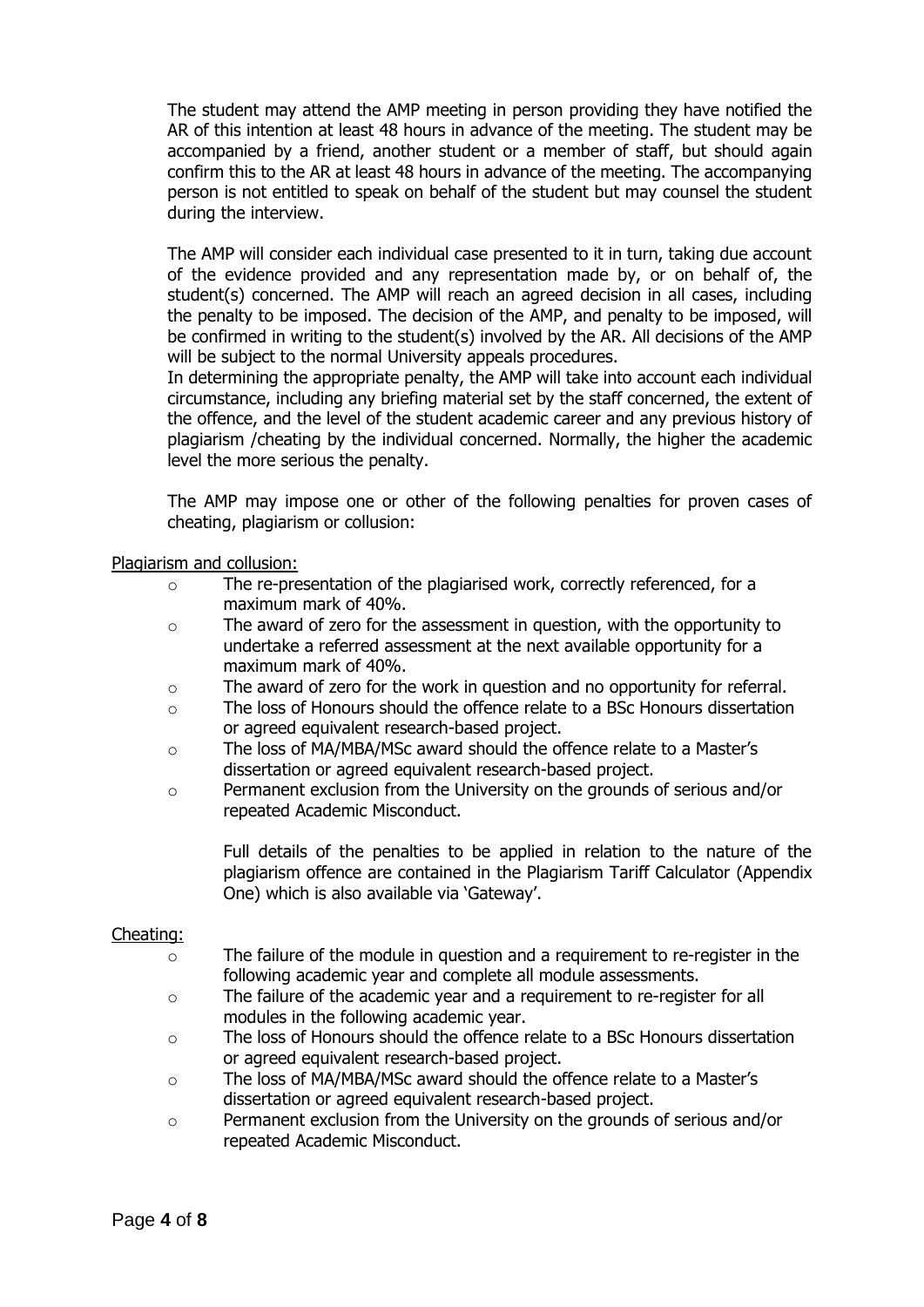In all cases where academic misconduct is proven, a record of the offence will be placed on the student's file.

The AMP will produce an annual report of its activities, including the numbers and outline details of cases considered, the numbers of students involved including their academic level, and the penalties imposed. This report will be presented to the Academic Board in December each year and will be placed, subject to Academic Board approval, on the RAU intranet for information. This report will also be made available electronically, should this be requested under the Freedom of Information Act, by any appropriate external agency.

#### **Appeals against disciplinary decisions**

A student may appeal against the outcome of a disciplinary decision, whether the original offence related to academic or non-academic misconduct. In order for the University to consider any appeal against a disciplinary decision, the student should write directly to the Director of Student Experience and must be able to demonstrate one or more of the following:

- That there was a procedural irregularity within the original misconduct process.
- That the penalty imposed by the University was unreasonable or unfair.
- That new evidence has become available that was not available at the time the original offence of misconduct was considered.

The grounds for the appeal will be considered by a senior representative of the University who has not previously been involved with the matter. Where grounds for appeal can be established, an Appeal Panel will be constituted. The Appeal Panel will be chaired by a member of the University's Senior Management and include two other senior members of academic staff who have not previously been involved with the matter.

The Appeal Panel will have access to all documentation concerning the case and to any written submissions the student or any other party wishes the Panel to consider. The Panel may instigate such additional enquiries as it considers appropriate.

The Appeal Panel may:

- Uphold the original decision.
- Set aside the decision and require that the matter is investigated afresh.
- In the event that new evidence has been made available, set aside the decision or revise the penalty imposed or require that the matter be considered afresh.

The Appeals Form can be found [here.](http://res.rau.ac.uk/docs/www/policies/Discipline-Academic-Misconduct-Appeal-Form.docx)

The Appeal Panel's decision will be communicated in writing to the student, together with the Panel's reasons. The student will be informed in writing that this is the final stage of the disciplinary procedure by means of a Completion of Procedures Letter. If the student believes there remains cause for complaint about the application of the disciplinary procedure or its outcome the student may raise the matter with the Office of the Independent Adjudicator within 12 months of the date of the Completion of Procedures Letter. [http://www.oiahe.org.uk/.](http://www.oiahe.org.uk/)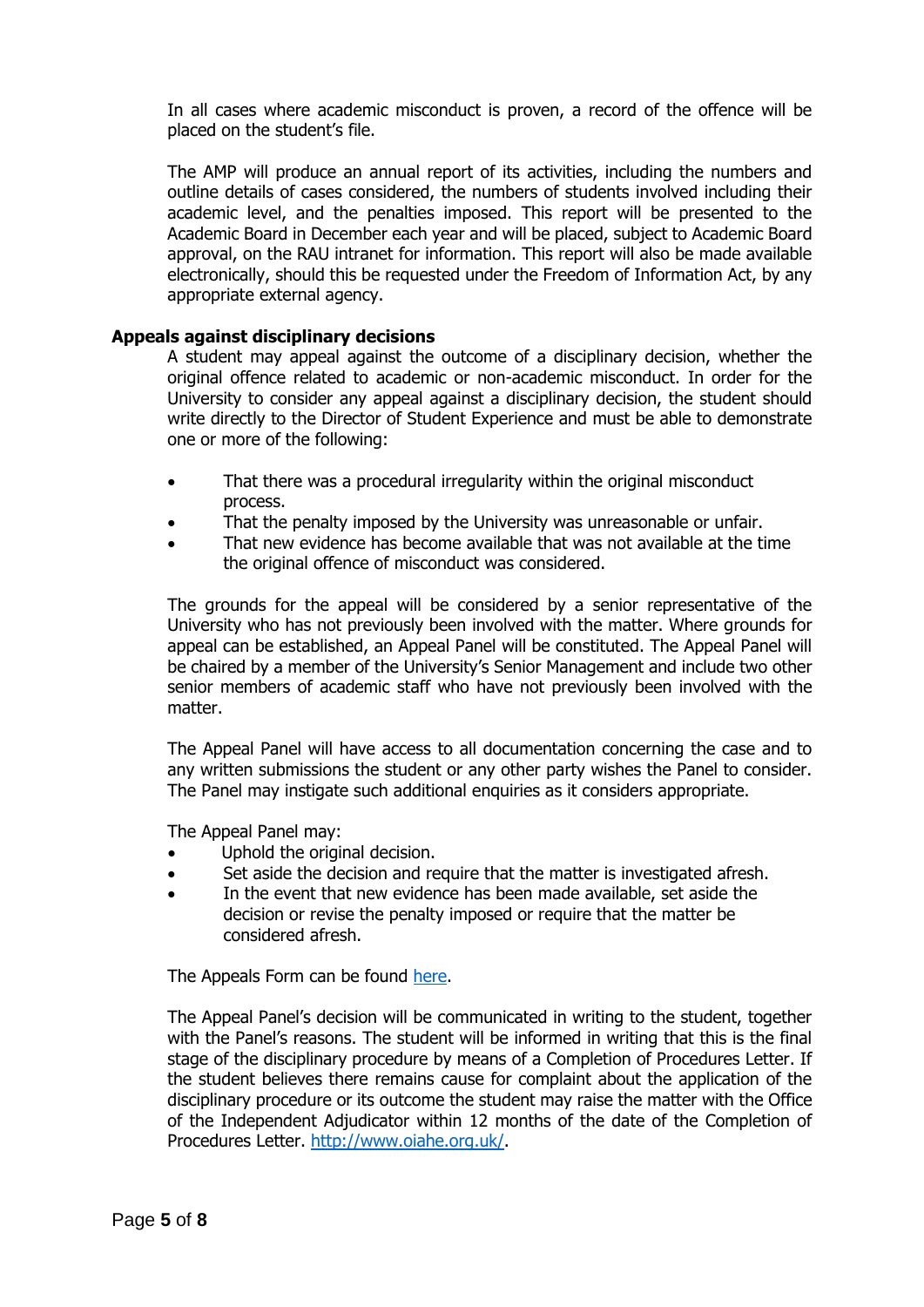## **APPENDIX 1: TARIFF AND PENALTIES Academic Misconduct Penalty Tables**

|                                               |                                      | plagiarismadvice.org |  |  |  |  |
|-----------------------------------------------|--------------------------------------|----------------------|--|--|--|--|
| Assign points based on the following criteria |                                      |                      |  |  |  |  |
|                                               | 1st Time                             | 100 points           |  |  |  |  |
| <b>HISTORY</b>                                | 2nd Time                             | 150 points           |  |  |  |  |
|                                               | $3rd/+$ Time                         | 200 points           |  |  |  |  |
| <b>VALUE OF</b>                               | Standard weighting                   | 30 points            |  |  |  |  |
| <b>ASSIGNMENT</b>                             | Large project                        | 60 points            |  |  |  |  |
|                                               | (e.g. final year dissertation)       |                      |  |  |  |  |
|                                               | Level 1                              | 70 points            |  |  |  |  |
| LEVEL / STAGE                                 | Level 2                              | 115 points           |  |  |  |  |
|                                               | Level 3/Postgraduate                 | 140 points           |  |  |  |  |
|                                               | Below 5% AND less than<br>two        | 80 points            |  |  |  |  |
| AMOUNT/EXTENT                                 | sentences                            |                      |  |  |  |  |
|                                               | As above but with critical aspects*  | 105 points           |  |  |  |  |
|                                               | plagiarised                          |                      |  |  |  |  |
|                                               | Between 5% and 20% OR more than      | 105 points           |  |  |  |  |
|                                               | two sentences but not more than two  |                      |  |  |  |  |
|                                               | paragraphs                           |                      |  |  |  |  |
|                                               | As above but with critical aspects   | 130 points           |  |  |  |  |
|                                               | plagiarised                          |                      |  |  |  |  |
|                                               | Between 20% and 50% OR more than     | 130 points           |  |  |  |  |
|                                               | two paragraphs but not more than     |                      |  |  |  |  |
|                                               | five paragraphs                      |                      |  |  |  |  |
|                                               | As above but with critical aspects   | 160 points           |  |  |  |  |
|                                               | plagiarised                          |                      |  |  |  |  |
|                                               | Above 50% OR more than               | 160 points           |  |  |  |  |
|                                               | five paragraphs                      |                      |  |  |  |  |
|                                               | Submission purchased from essay mill | 225 points           |  |  |  |  |
|                                               | or ghost-writing service             |                      |  |  |  |  |
|                                               | Evidence of deliberate attempt to    | 70 points            |  |  |  |  |
| <b>ADDITIONAL</b>                             | disguise plagiarism by changing      |                      |  |  |  |  |
| <b>CHARACTERISTICS</b>                        | words, sentences or references to    |                      |  |  |  |  |
|                                               | avoid detection                      |                      |  |  |  |  |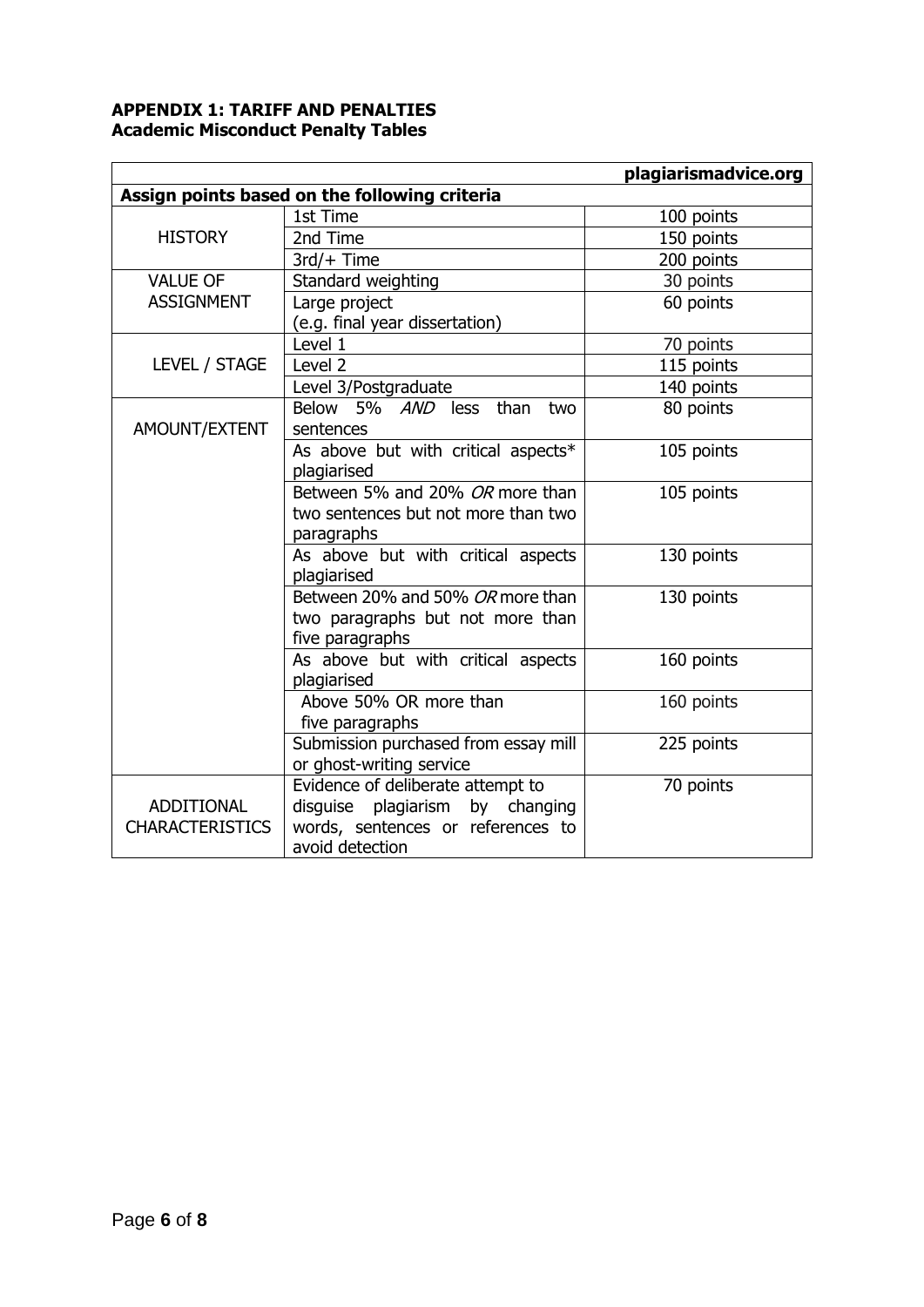| PENALTIES (Summative Work)                                                   |                                                                                               |  |  |  |
|------------------------------------------------------------------------------|-----------------------------------------------------------------------------------------------|--|--|--|
|                                                                              | Award penalties based on the points                                                           |  |  |  |
| In all cases a formal warning is given and a record made contributing to the |                                                                                               |  |  |  |
| student's previous history                                                   |                                                                                               |  |  |  |
| Points                                                                       | <b>Available Penalties</b>                                                                    |  |  |  |
| 280-329                                                                      | No further action beyond formal warning                                                       |  |  |  |
| 330-379                                                                      | Assignment awarded 0% - resubmission required, with no penalty<br>on mark                     |  |  |  |
| 380-379                                                                      | Assignment awarded 0% - resubmission required but mark capped<br>or reduced Assignment        |  |  |  |
| 480-524                                                                      | Assignment awarded 0% - no opportunity to resubmit                                            |  |  |  |
| 525-559                                                                      | Module awarded 0% - re-sit required, but mark capped or reduced                               |  |  |  |
|                                                                              | OR                                                                                            |  |  |  |
|                                                                              | Module awarded 0% - no opportunity to re-sit, but credit still<br>awarded                     |  |  |  |
|                                                                              | OR                                                                                            |  |  |  |
|                                                                              | Module awarded 0% - no opportunity to re-sit, and credit lost<br>Award classification reduced |  |  |  |
| $560+$                                                                       | Award classification reduced                                                                  |  |  |  |
|                                                                              | <b>OR</b>                                                                                     |  |  |  |
|                                                                              | Qualification reduced (e.g. Honours -> no Honours)                                            |  |  |  |
|                                                                              | OR                                                                                            |  |  |  |
|                                                                              | Expelled from institution but credits retained                                                |  |  |  |
| Level 1                                                                      | PENALTIES (Formative Work) or for undergraduate work submitted in Semester 1                  |  |  |  |
|                                                                              | Award penalties based on the points                                                           |  |  |  |
| Points                                                                       | Available penalties                                                                           |  |  |  |
| 280-379                                                                      | Informal warning                                                                              |  |  |  |
| $380+$                                                                       | Formal warning, with record made contributing to the student's                                |  |  |  |
|                                                                              | previous history                                                                              |  |  |  |